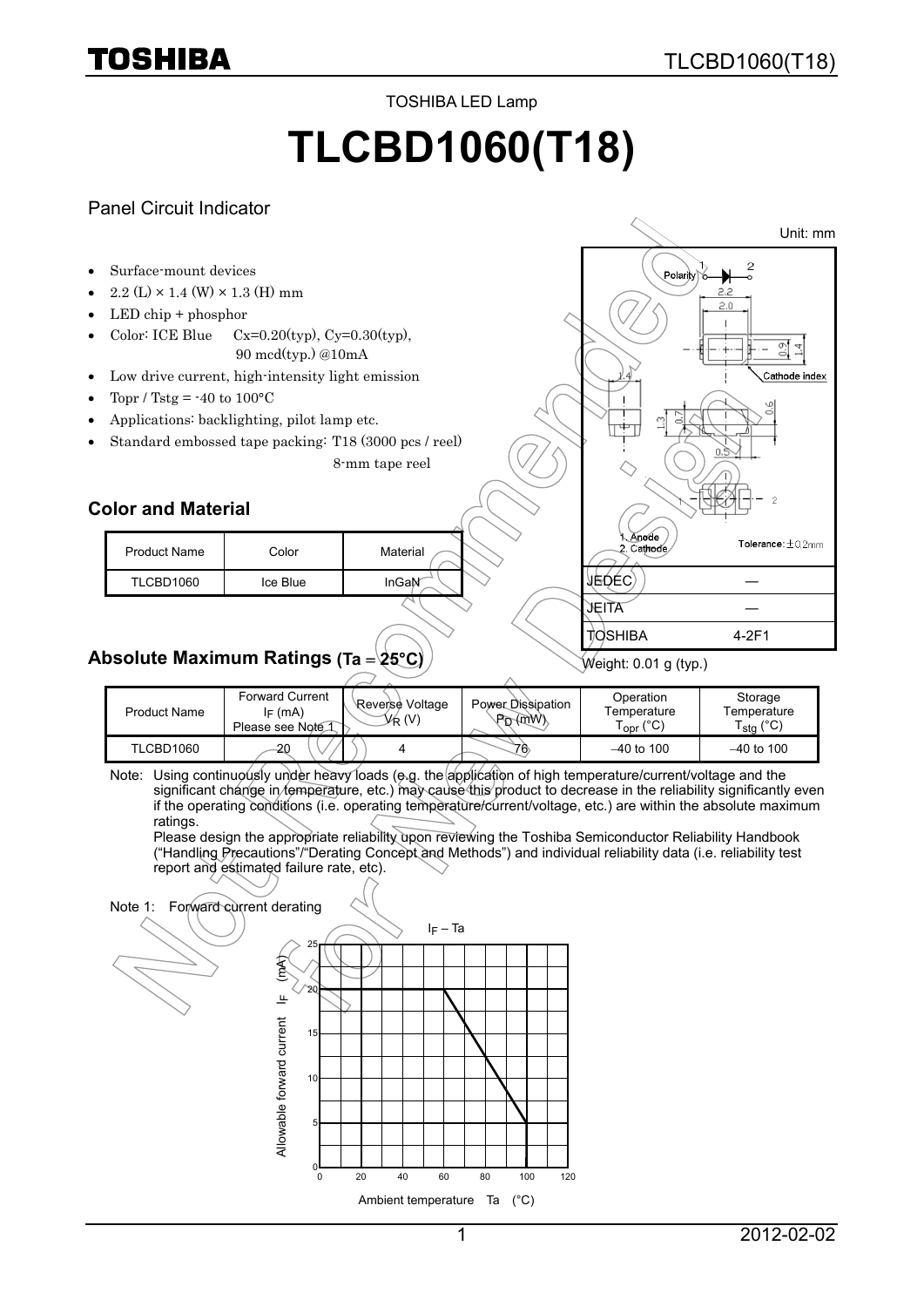# **Electrical Characteristics (Ta** = **25°C)**

| <b>Product Name</b> | Forward Voltage V <sub>F</sub> |             |     |    | Reverse Current I <sub>R</sub> |    |  |
|---------------------|--------------------------------|-------------|-----|----|--------------------------------|----|--|
|                     | Min                            | Max<br>Typ. |     | ΙF | Max                            | VŖ |  |
| TLCBD1060           | 2.5                            | 3.0         | 3.8 | 10 | 10                             |    |  |
| Unit                |                                |             |     | mA | uΑ                             |    |  |

# **Optical Characteristics (Ta** = **25°C)**

| $P1001$ original deteriories (i.g. $-20$ or |             |                                |       |          |      |      |  |  |
|---------------------------------------------|-------------|--------------------------------|-------|----------|------|------|--|--|
| Item                                        | Symbol      | Test condition                 | √Mìn⊤ | Typ.     | Max. | Unit |  |  |
| Chromaticity coordinate                     | $C_{\rm X}$ | $I_F = 10$ mA                  |       | (Note 2) |      |      |  |  |
|                                             | $C_{V}$     | $I_F = 10$ mA                  |       | (Note 2) |      |      |  |  |
| Luminous intensity                          | I٧          | $I_F = 10 \text{ mA}$ (Note 3) | 40    | 90       | 200  | mcd  |  |  |









|                |           |      |                          |      | @Ta=25°C |
|----------------|-----------|------|--------------------------|------|----------|
| Product name   |           |      | Luminous Intensity $I_V$ |      |          |
|                |           | Min. | Typ.                     | Max. | ΙF       |
| TLCBD3060(T18) |           | 40   |                          | 200  |          |
|                | <b>PA</b> | 40   |                          | 80   | 10       |
|                | QA        | 63   |                          | 125  |          |
|                | <b>RA</b> | 100  |                          | 200  |          |
| Unit           |           |      | mcd                      |      | mA       |

The specification on the above table is used for Iv classification of LEDs in Toshiba facility. Each reel includes the same rank LEDs. Let the delivery ratio of each rank be unquestioned.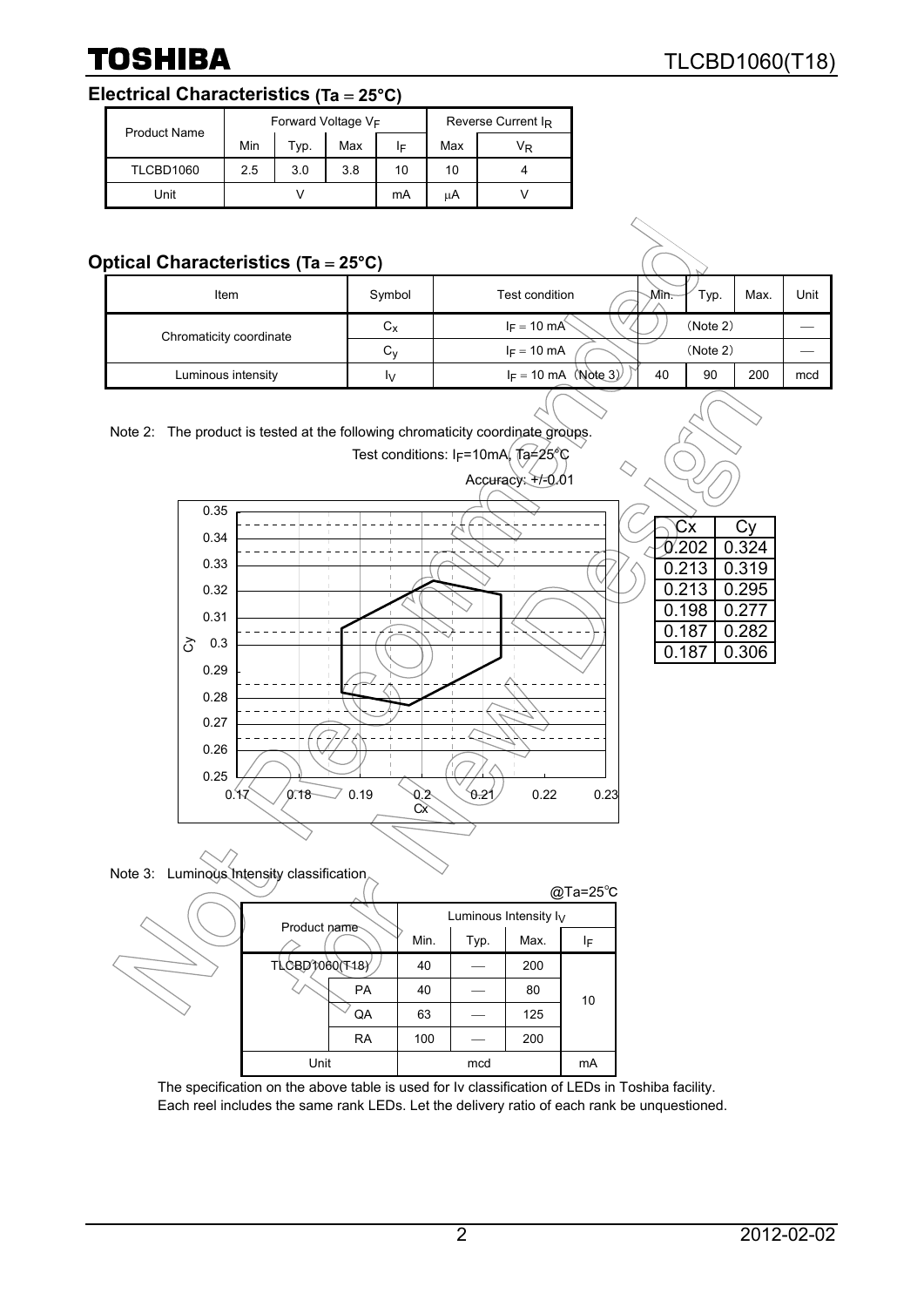#### **The cautions**

- ESD withstand voltage according to MIL STD 883D, Method 3015.7 : ≥1000V
- When handling this LED, take the following measures to prevent the LED from being damaged or otherwise adversely affected.
	- 1) Use a conductive tablemat and conductive floor mat, and ground the workbench and floor.
	- 2) Operators handling laser diodes must be grounded via a high resistance (about 1MΩ). A conductive strap is good for this purpose.
	- 3) Ground all tools including soldering irons.

- This product is designed as a general display light source usage, and it has applied the measurement standard that matched with the sensitivity of human's eyes. Therefore, it is not intended for usage of functional application (ex. Light source for sensor, optical communication and etc) except general display light source.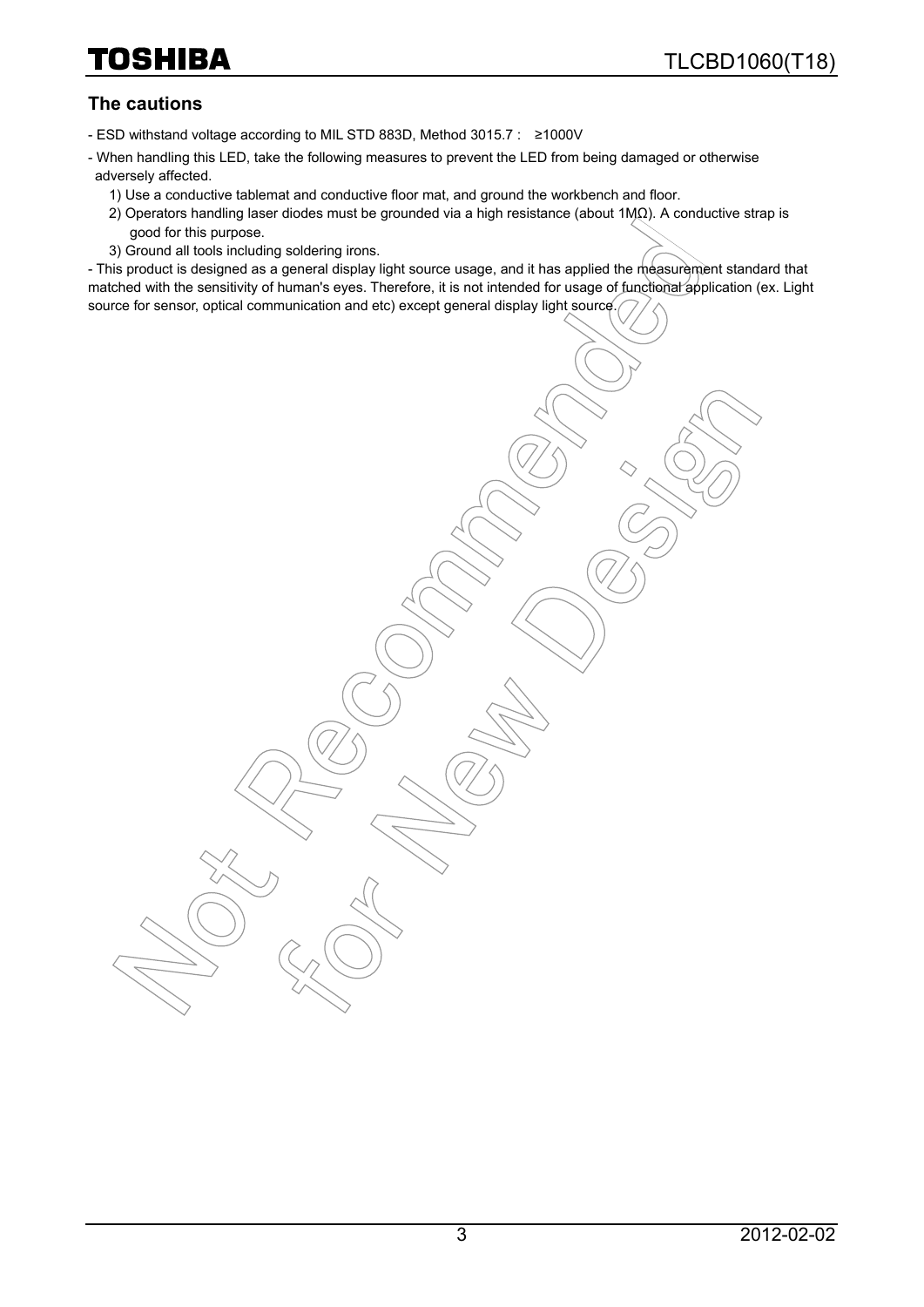### **TLCBD1060**

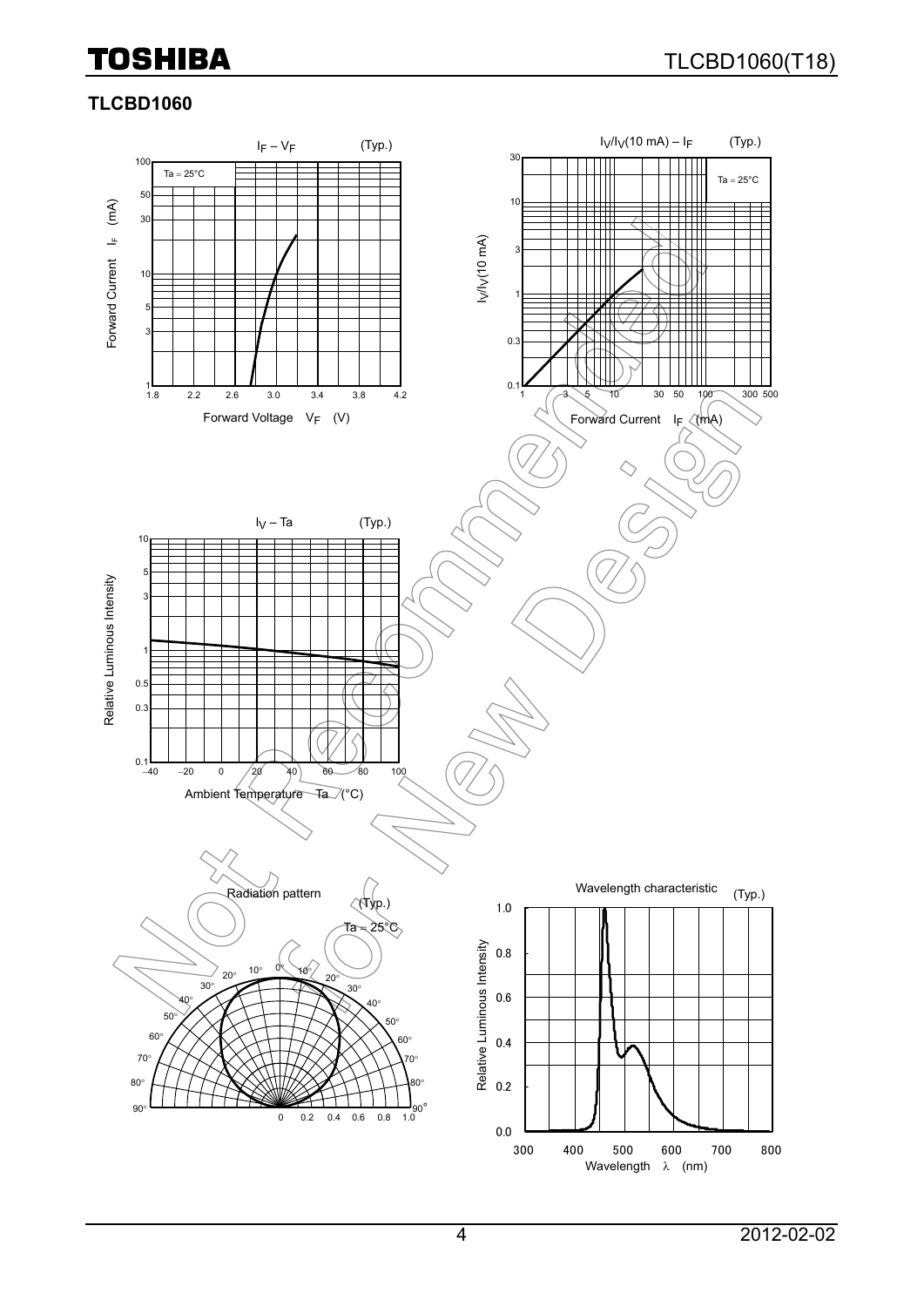# 10SHIBA

## **Packaging**

These LED devices are packed in an aluminum envelope with a silica gel and a moisture indicator to avoid moisture absorption. The optical characteristics of the devices may be affected by exposure to moisture in the air before soldering and they should therefore be stored under the following conditions:

- 1. This moisture proof bag may be stored unopened within 12 months at the following conditions. Temperature: 5°C~30°C Humidity: 90% (max)
- 2. After opening the moisture proof bag, the devices should be assembled within 168 hours in an environment of 5°C to 30°C/60% RH or below.
- 3. If upon opening, the moisture indicator card shows humidity 30% or above (Color of indication changes to pink) or the expiration date has passed, the devices should be baked in taping with reel. After baking, use the baked devices within 72 hours, but perform baking only once. Baking conditions: 60±5°C, for 12 to 24 hours. Expiration date: 12 months from sealing date, which is imprinted on the label.
- 4. Repeated baking can cause the peeling strength of the taping to change, then leads to trouble in mounting. Furthermore, prevent the devices from being destructed against static electricity for baking of it.
- 5. If the packing material of laminate would be broken, the hermeticity would deteriorate. Therefore, do not throw or drop the packed devices.

### **Mounting Method**

#### **Soldering**

• Reflow soldering Temperature profile for Pb soldering (example)



Temperature profile for Pb-free soldering (example)

- The products are evaluated using above reflow soldering conditions. No additional test is performed exceed the condition (i.e. the condition more than  $(*)$ MAX values) as a evaluation. Please perform reflow soldering under the above conditions.
- Please perform the first reflow soldering with reference to the above temperature profile and within 168 h of opening the package.
- Second reflow soldering In case of second reflow soldering should be performed within 168 h of the first reflow under the above conditions. Storage conditions before the second reflow soldering: 30°C, 60% RH (max)
	- Make any necessary soldering corrections manually.
		- (only once at each soldering point) Soldering iron: 25 W Temperature : 300°C or less Time : within 3 s
- Do not perform wave soldering.

#### **Land pattern dimensions for reference only**



Unit: mm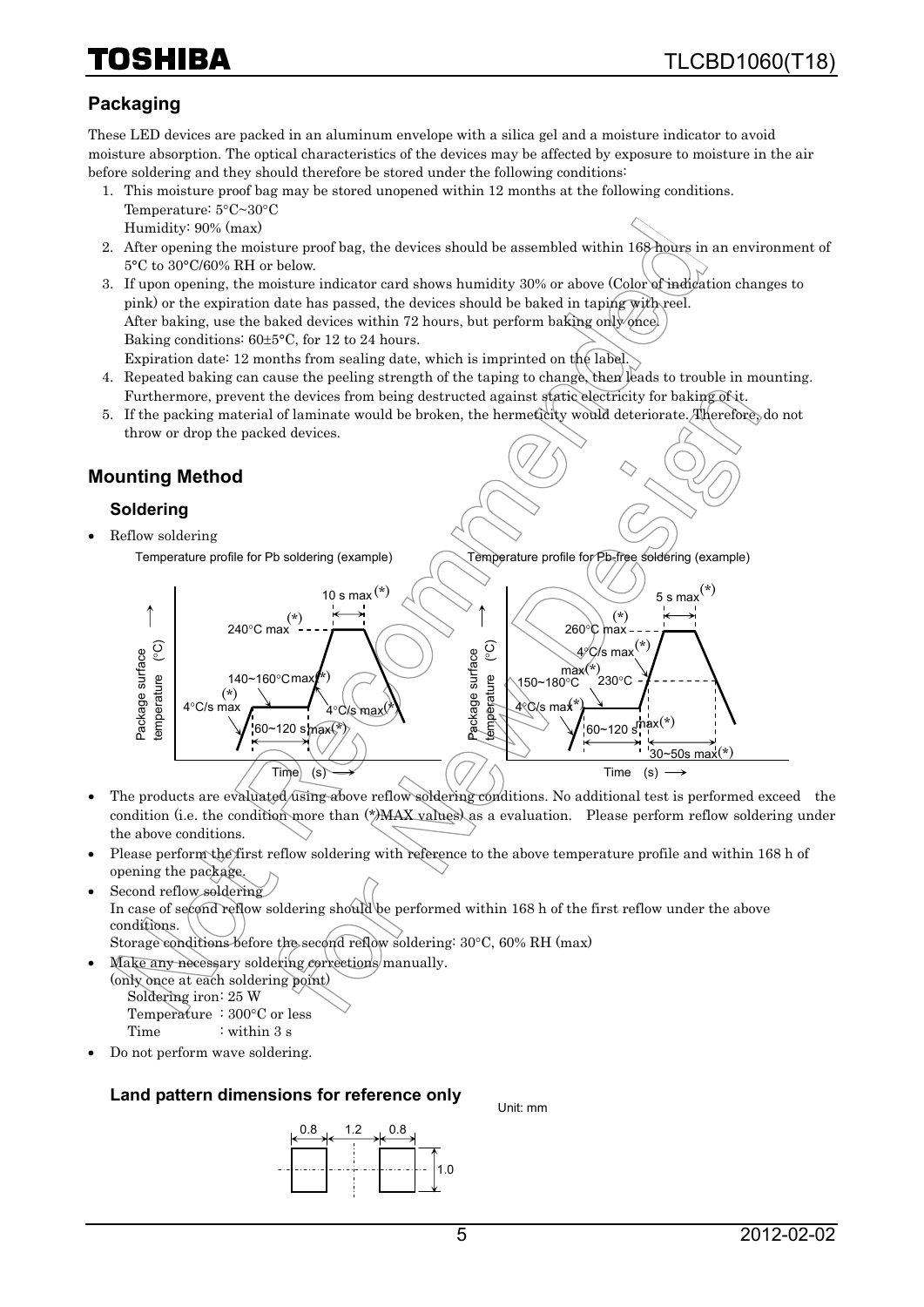

Unit: mm

#### **Cleaning**

TOSHIBA

When cleaning is required after soldering, Toshiba recommends the following cleaning solvents. It is confirmed that these solvents have no effect on semiconductor devices in our dipping test (under the recommended conditions). In selecting the one for your actual usage, please perform sufficient review on washing condition, using condition and etc.

ASAHI CLEAN AK-225AES : (made by ASAHI GLASS) KAO CLEAN THROUGH 750H : (made by KAO)

PINE ALPHA ST-100S : (made by ARAKAWA CHEMICAL)

#### **Precautions when Mounting**

Do not apply force to the plastic part of the LED under high-temperature conditions. To avoid damaging the LED plastic, do not apply friction using a hard material. When installing the PCB in a product, ensure that the device does not come into contact with other cmponents.

#### **Tape Specifications**

#### **1. Product number format**

The type of package used for shipment is denoted by a symbol suffix after the product number. The method of classification is as below. (this method, however does not apply to products whose electrical characteristics differ from standard Toshiba specifications)

- (1) Tape Type: T18 (4-mm pitch)
- (2) Example

TLCBD1060 (T18)

Tape type

Toshiba product No.

#### **2. Tape dimensions**

|        |           |           |                  |           | UIIII. IIIIII |
|--------|-----------|-----------|------------------|-----------|---------------|
| Symbol | Dimension | Tóleiance | Symbol           | Dimension | Tolerance     |
| D      | 1.5       | $+0.1/-0$ | $\mathbb{P}_{2}$ | 2.0       | ±0.05         |
| E      | 1.75      | ±0.1      | W                | 8.0       | ±0.2          |
| $P_0$  | 4.0       | ±0.1      | P                | 4.0       | ±0.1          |
|        | 0.2       | ±0.05     | A <sub>0</sub>   | 1.5       | ±0.1          |
| F      | 3/5       | ±0.05     | $B_0$            | 2.5       | ±0.1          |
| $D_1$  |           | ±ØJ       | $\mathsf{K}_0$   | 1.5       | ±0.1          |
|        |           |           |                  |           |               |

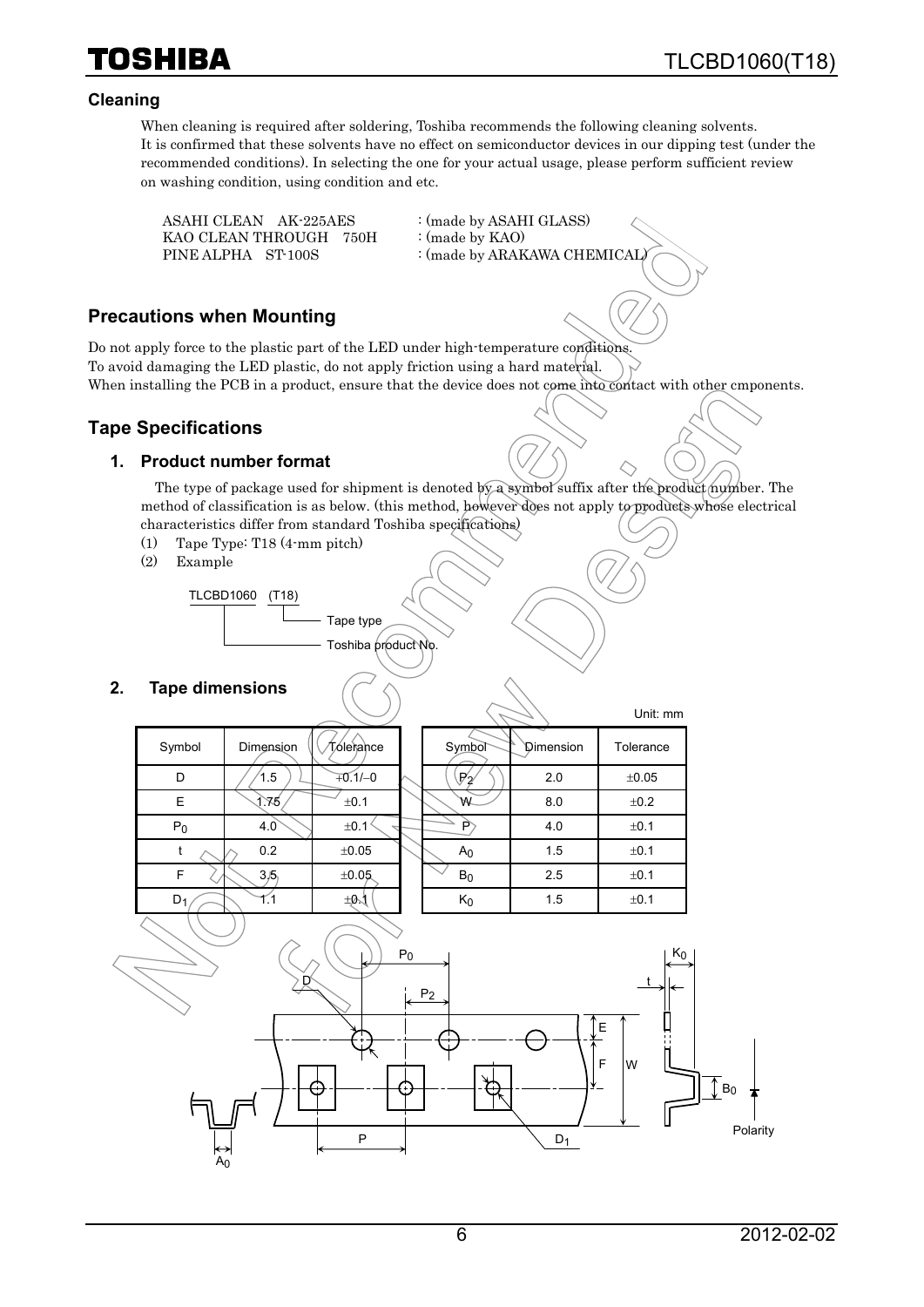#### **3. Reel dimensions**

Unit: mm



Note1: Empty trailer section Note2: Empty leader section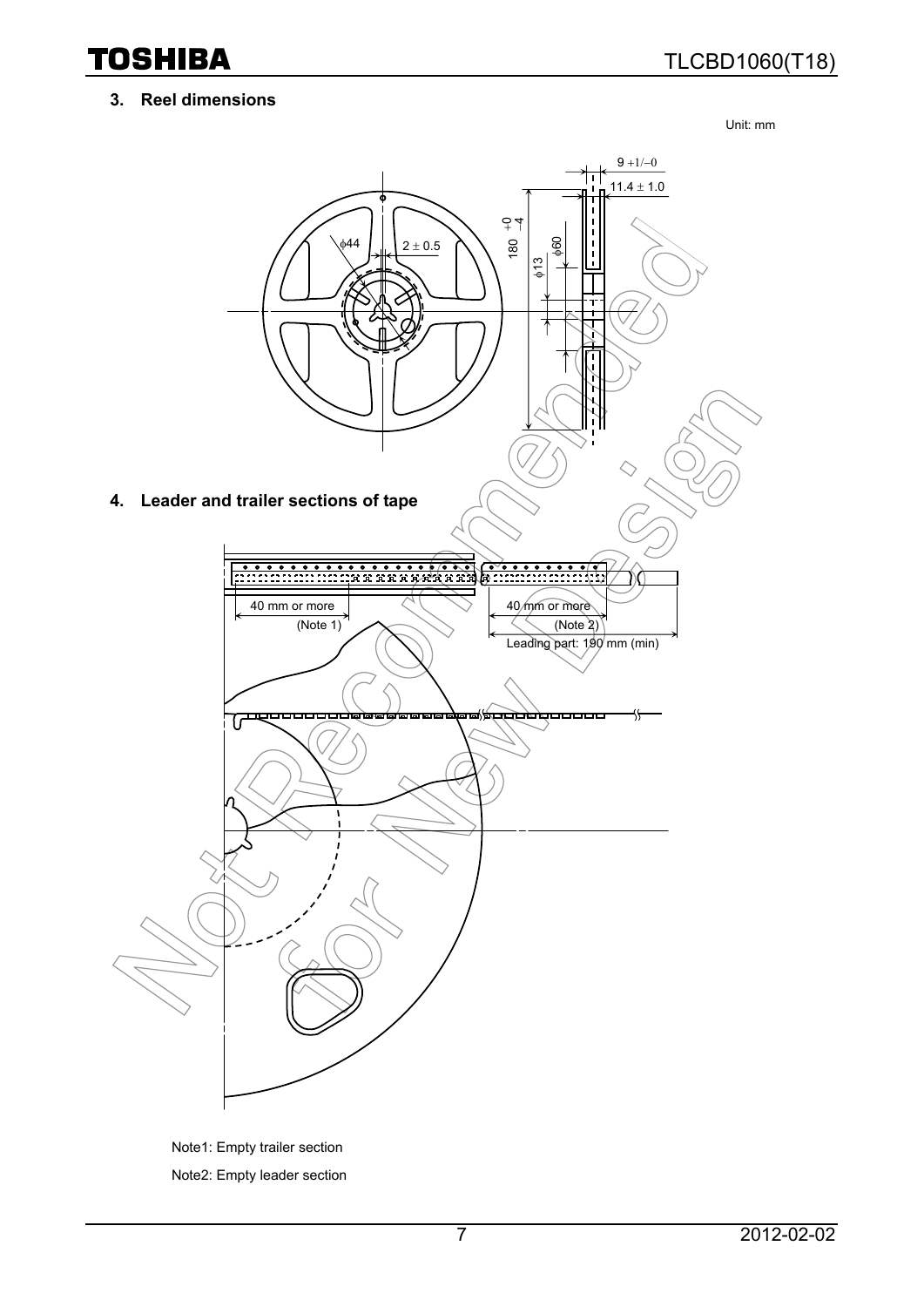### **5. Packing display**

(1) Packing quantity

| Reel   | $3,000$ pcs |
|--------|-------------|
| Carton | 15,000 pcs  |

(2) Packing form: Each reel is sealed in an aluminum pack with silica gel.

### **6. Label format**

(1) Example: TLCBD1060 (T18)



 $\epsilon$ ) The aluminum package in which the reel is supplied also has the label attached to center of one side.